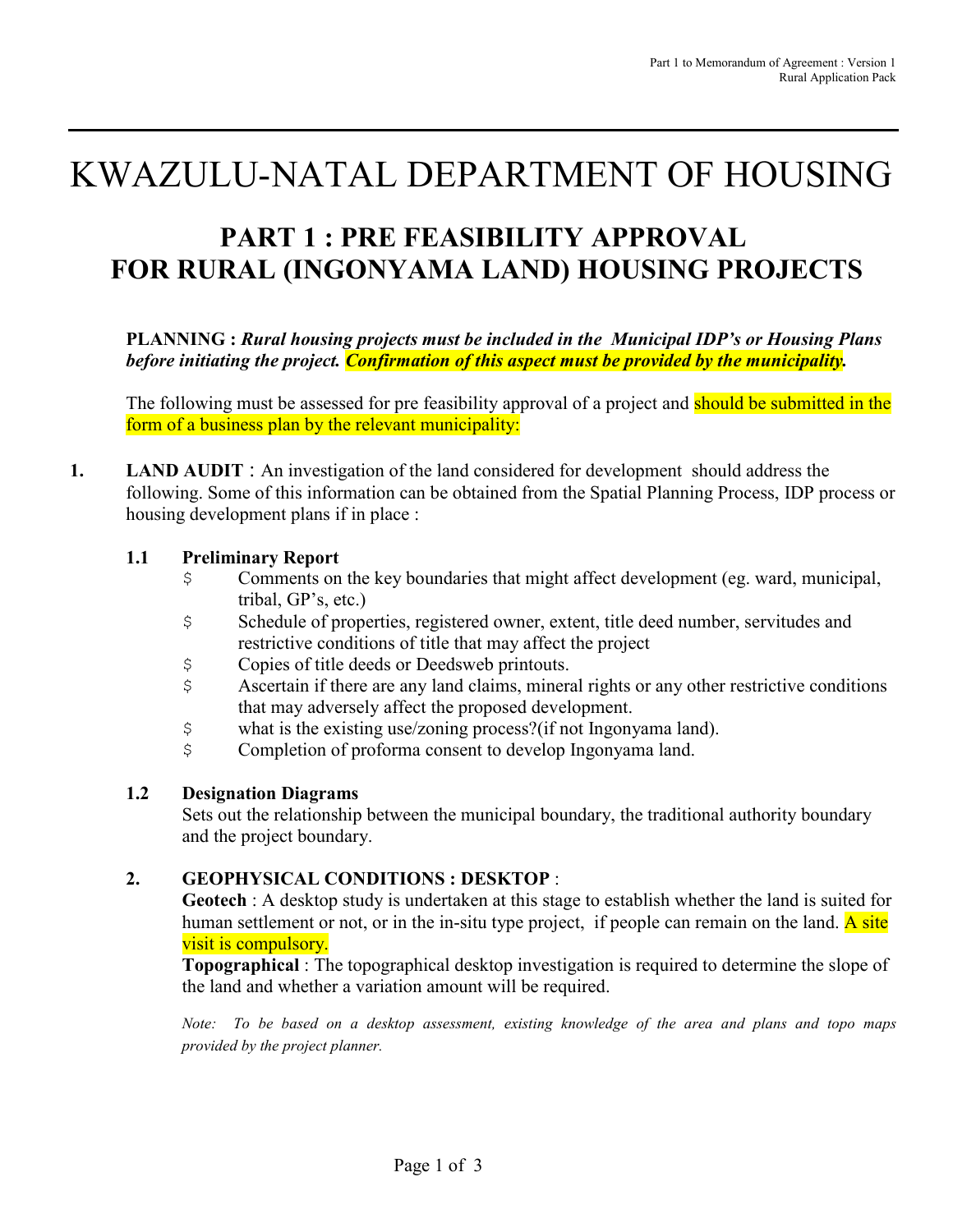#### **2.1 Preliminary report:**

- \$ Identification of broad geotechnical conditions in the areas and implications for development, specifically with regard to roads, VIP's/on site sanitation, stormwater control, cut & fill, platforms and founding conditions, road construction materials.
- \$ Viability of this proposed project in terms of geotechnical conditions.
- \$ Recommendations in terms of development controls.

#### **2.2 Drawings:**

- \$ Boundary of project (phase 1 for housing) and Traditional Authority and sub-wards
- \$ Distribution of rock & soil types
- \$ Geotechnically sensitive or undevelopable areas (eg: seepage, shallow soil, boulders / rock outcrops, slope instability etc)

#### **3. ENVIRONMENTAL SCOPING REPORT (EIA)** :

The scooping report must include the following in terms of the Environment Conservation Act, Act No. 73 of 1989:

- A brief project description
- A brief description of how the environment may be affected
- A description of environmental issues identified
- A description of all alternatives identified; and
- An appendix containing a description of the public participation process followed, including a list of interested parties and their comments.

#### **4. SOCIAL ISSUES** : The following must be addressed :

- \$ To inform the community of the development
- \$ a socio-economic study
- $\frac{1}{5}$  is there a development committee?<br> $\frac{2}{5}$  agreement between municipality &
- agreement between municipality  $&$  traditional authority
- \$ establish the subsidy route to be used
- \$ the issue of shortfalls in the qualifying subsidy amount must be addressed
- \$ Minutes from the meeting in which the community, tribal authority and local authority are made aware of the housing process and indicate their support for this process. This meeting should also highlight the financial and institutional structures and provide a brief description of the roles and duties of each party.

#### **5. BULKS/ BASIC SERVICES**:

Bulks and municipal support should be available in terms of the IDP. There needs to be a clear indication if bulk services are available, if not, there must be a commitment from the responsible service provider as to when and how it will be funded.

• Bulk Services status quo report

• Basic Services status quo assessment